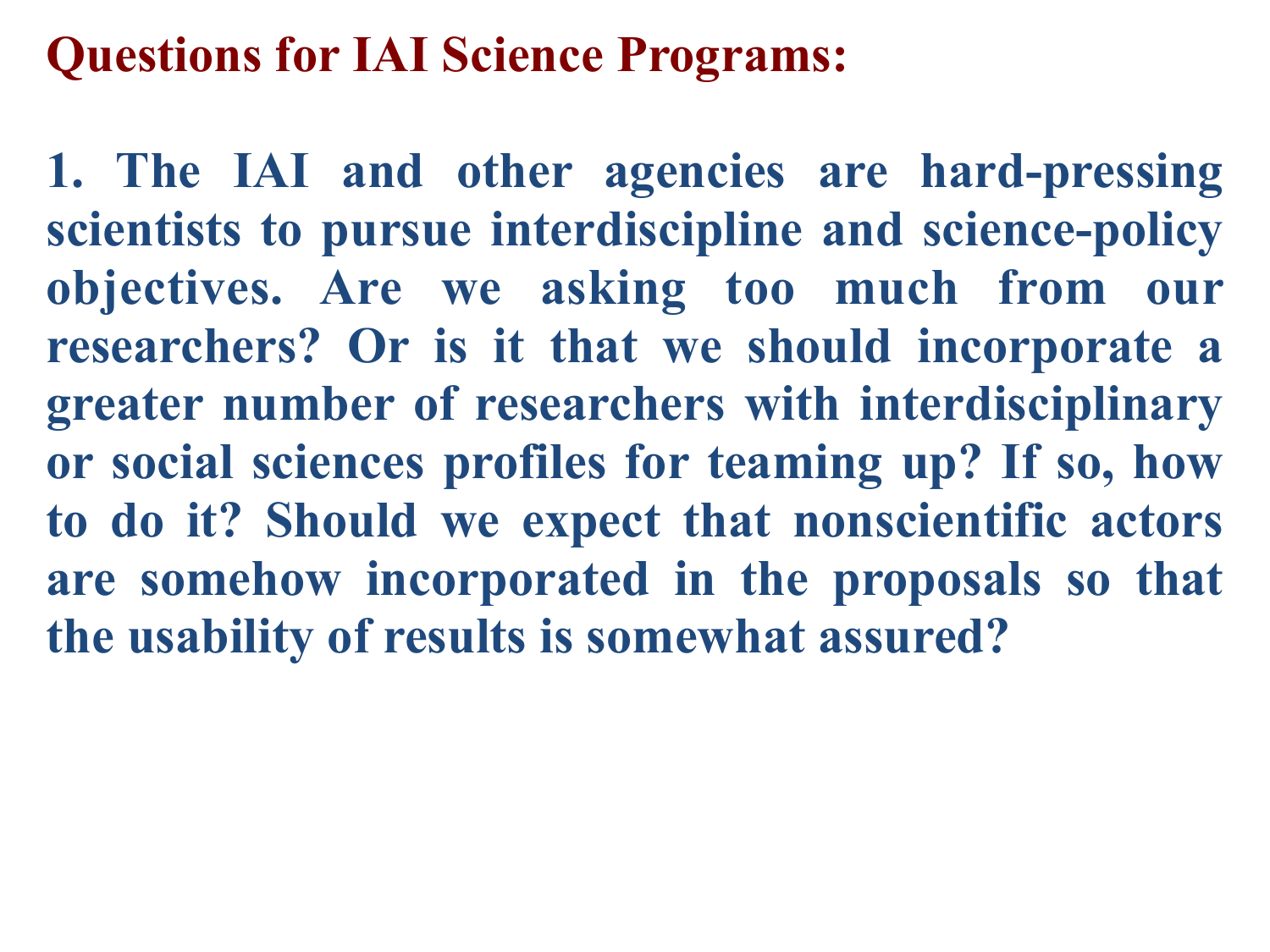## **Are we asking too much from our researchers?**

**- No, ... - As researchers we are always encouraged to do our best -but we are trained to become "the experts" in one area** 





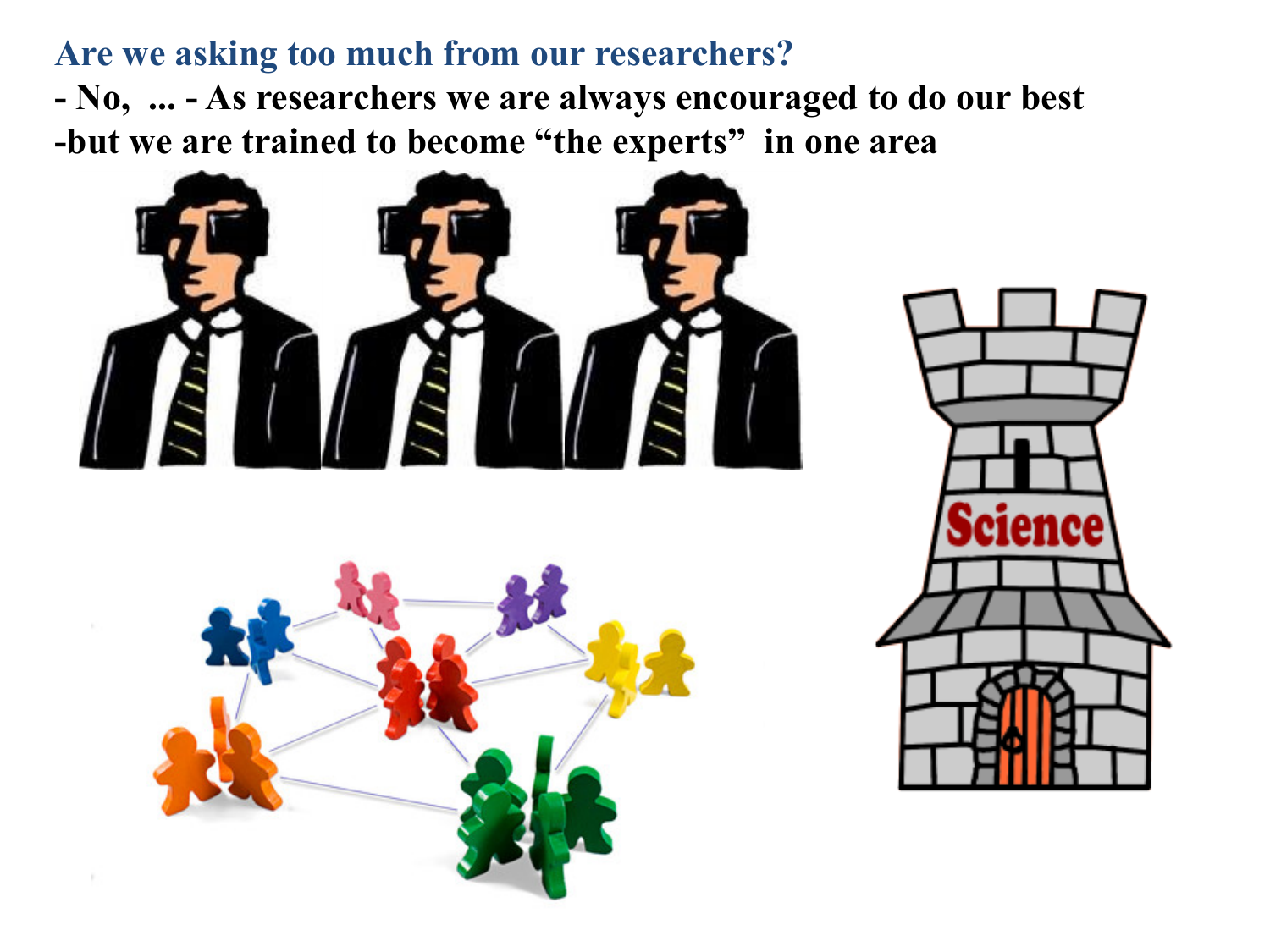**- Or is it that we should incorporate a greater number of researchers with interdisciplinary or social sciences profiles for teaming up?**

- **Integrate how? artificially? without knowing each other?**
- **Number it is not important, integration matters**
- **How do we do it?**
- **Researchers should have a common understanding of what is "interdisciplinary" and their mutual expectations.**
- **Just putting people together from different disciplines will not work (even people from the same discipline and different areas of expertise may not work well together), it is about having the willingness and open mind to work on an interdisciplinary team.**

**-Should we expect that nonscientific actors are somehow incorporated in the proposals so that the usability of results is somewhat assured? We did not discuss this one completely but touched on this while discussing question 2.**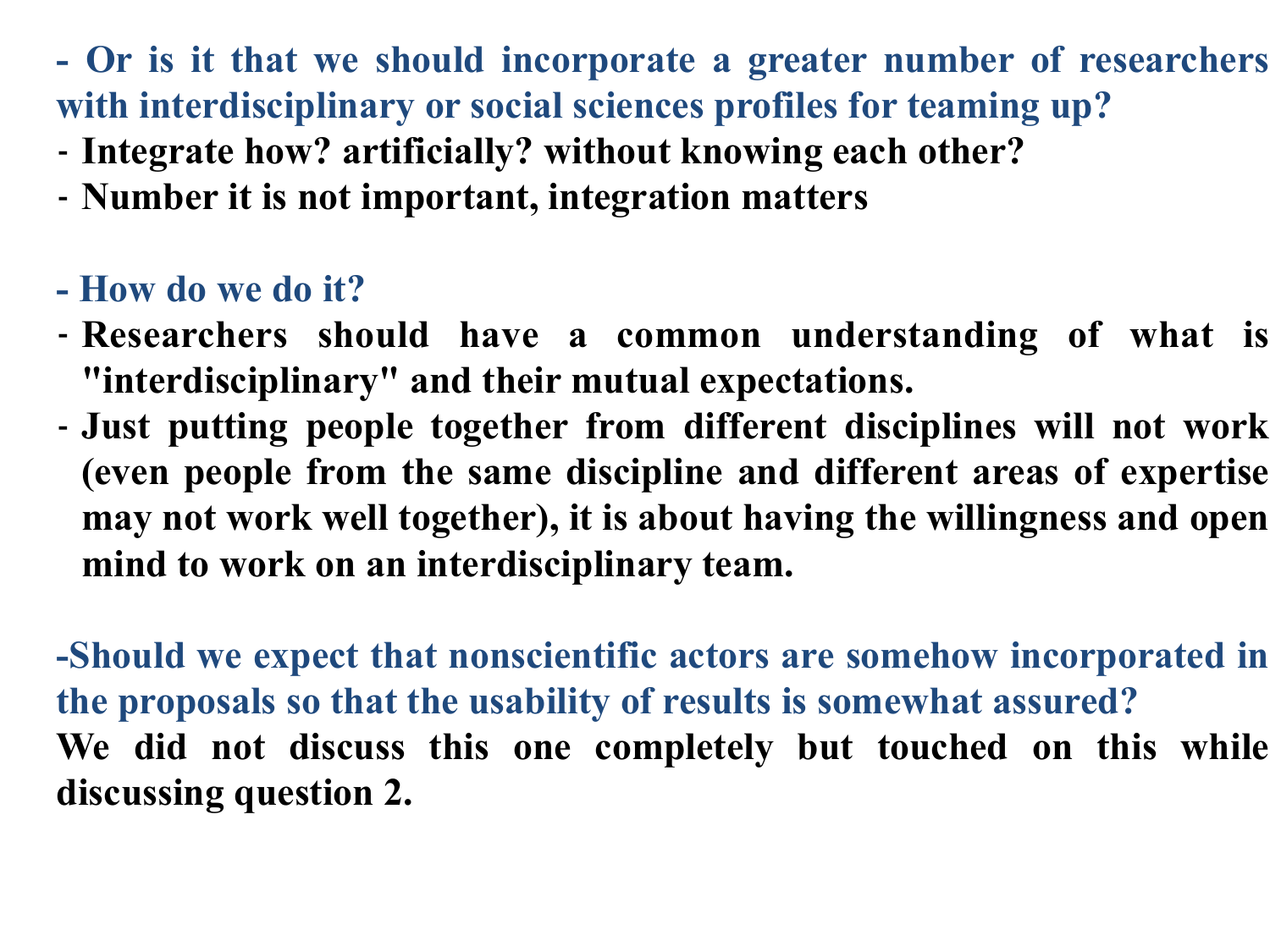## **- Questions for the IAI Capacity Building Program:**

**1. Ideas for innovative design of capacity building activities (seminars, etc) that would foster the following objectives: network development, multinational collaboration, transdisciplinary research, science-policy-decision making interactions. How would you design an innovative seminar? What activities would you include? Please suggest new ideas.**

**a) Do the call based on one or more complex socio-ecological problem (e.g., Atitlán) and ask potential participants to send their profile where they describe how they can contribute or approach a particular problem. At least a few actors related to the problem should be also participants in the workshop. Researchers can write a mini proposal on how to approach that particular problem to help IAI in the selection process.** 

**b) Human laboratory-real exchange: Bring people to a particular place and ask them to observe and work from there (put scientists and stakeholders to think together to solve a problem).**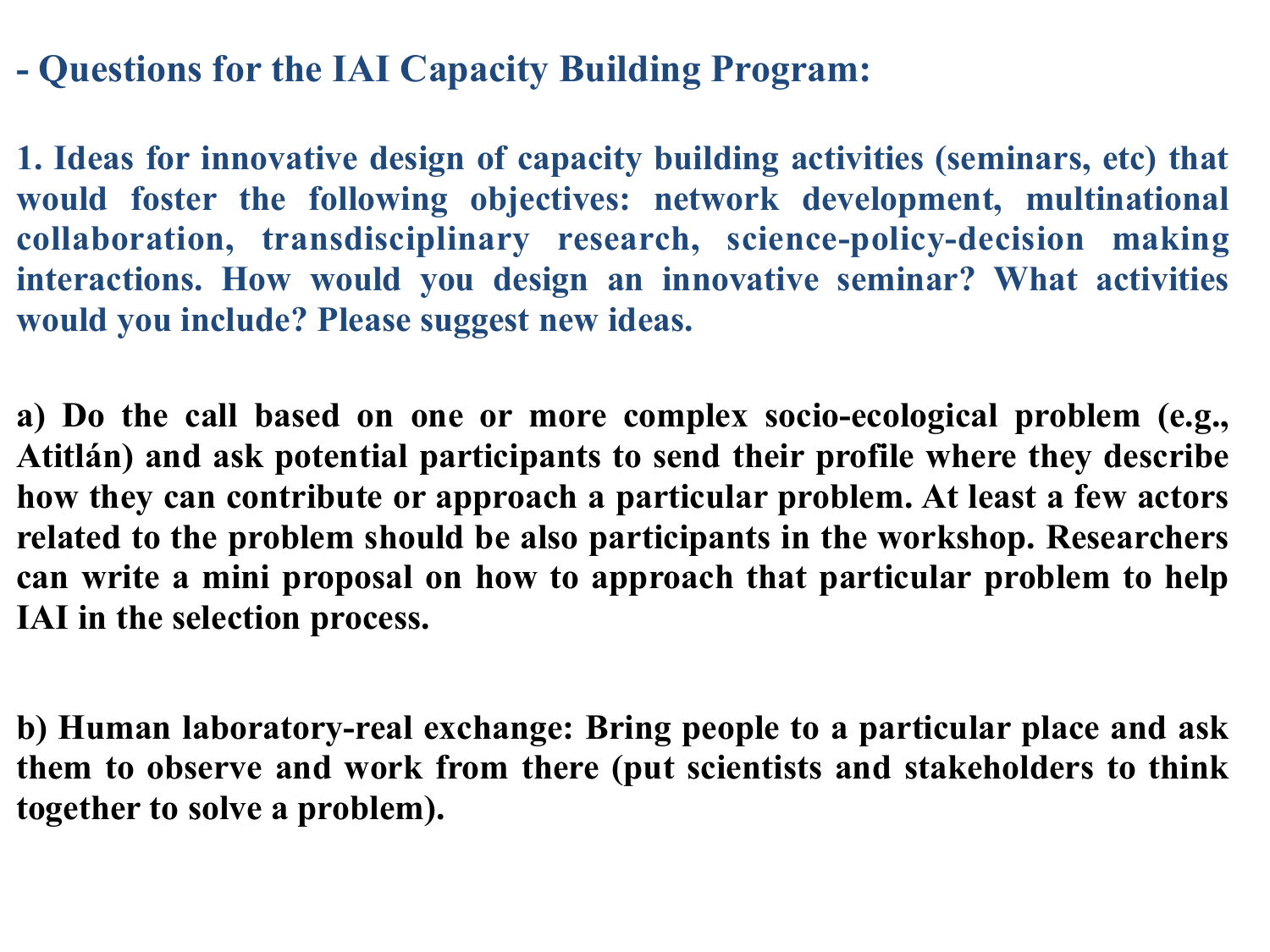- **content for workshops: case oriented activities, administrative and grant management experiences, experiences of interdisciplinary work team, how to collaborate in the distance.**
- **Language could be a barrier in groups, do it in spanish (including the proposal) because the problem and actor are generally from a spanish speaking country.**